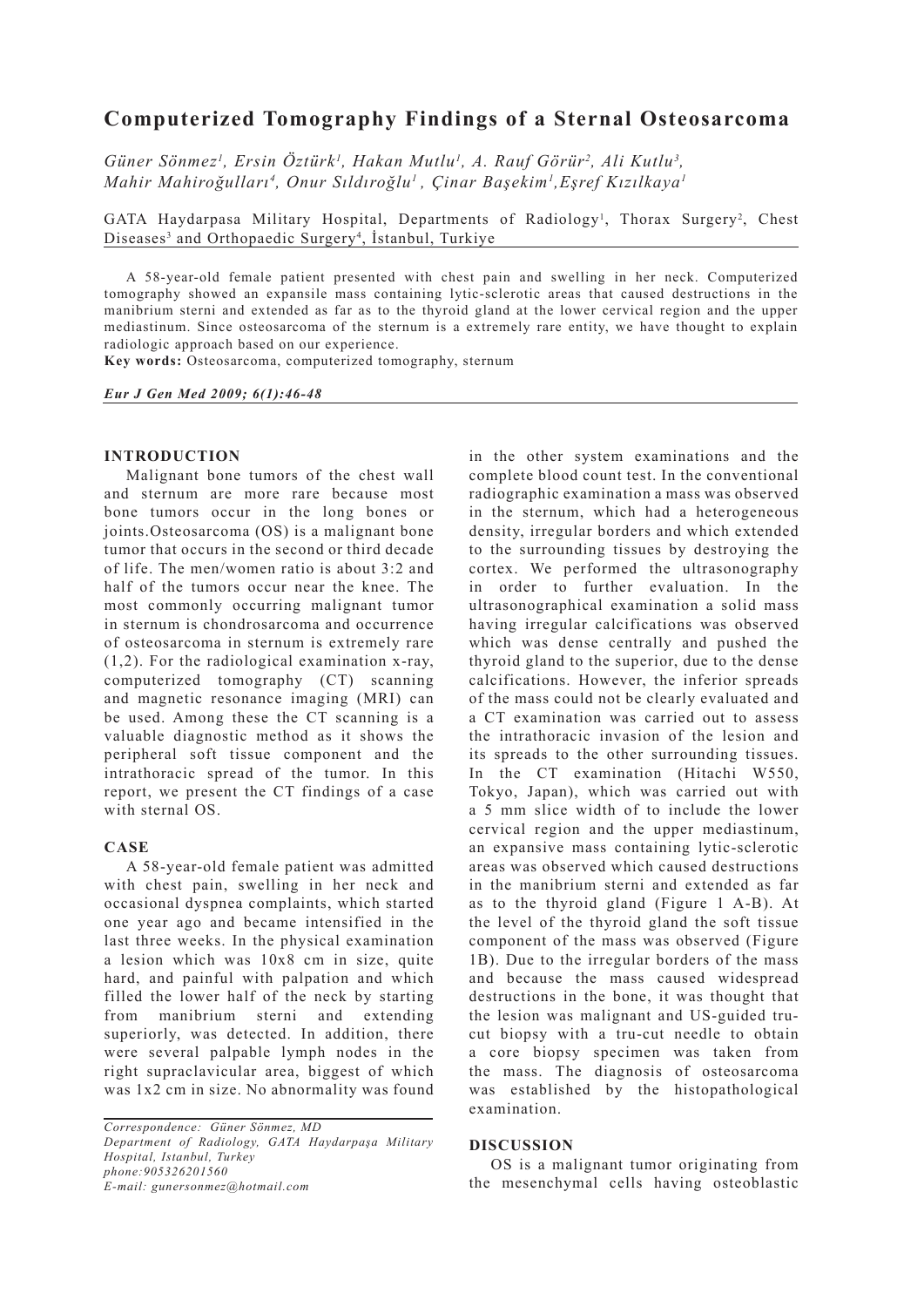

**Figure 1 A-B. Transverse CT scan shows expansive destructive lesion with extensive irregular calcifications associated with soft tissue mass of the sternum caused by osteosarcoma associated with mediastinal extension (A). Osteosarcoma also extended superiorly to the anterior neck, which mimicking anterior neck mass (B)**

activity and frequently seen during the  $2<sup>nd</sup>$ - $3<sup>rd</sup>$  decades. It is the second most frequently seen primary bone tumor after multiple myeloma. While occasionally asymptomatic, it can cause a clinical presentation similar to osteomyelitis with painful swelling, deformity and increased temperature in the affected area. While OS may be located in places like costae, vertebrae and mandibula, the sternal location is extremely rare (1,2).

The most common tumors of sternum are the metastases of lung, renal or thyroidal malignancies (1). Primary sternal tumors are quite rare. The most common primary sternal tumor is chondrosarcoma (2). In a study involving primary malignant bone tumors, it was reported that 14 of the 6498 cases were primary sternum sarcomas and that 2 of these were osteosarcomas (3). Sternal OS is usually asymptomatic but can be painful especially if it enlarges laterally towards the ribs (3).

Since bone tumors often don't have any specific radiological characteristics and benign and malignant lesions can mimic each other, diagnostic difficulties are often experienced. Osteosarcomas are radiologically characterized by appearance of osteolytic or osteosclerotic masses that show calcification (1-4). On CT it may show lytic, mixed or sclerotic pattern and mainly it is observed as an expansive mass lesion with irregular borders, which invades bone marrow by destroying the cortex (5). In our case, a tumoral formation with sclerotic areas was also observed, which started from manibrium sterni and extended up to the thyroid gland and caused destructions in cortex. The thyroid gland was pushed by the mass but esophagus, trachea and mediastinal vascular structures were normal in appearance. In addition, soft tissue component showing calcification was observed at the level of the thyroid gland.

The exact cause of osteosarcoma is unknown. However, a number of risk factors are known such as rapid bone growth, genetic predisposition, and bone dysplasias including paget disease, fibrous dysplasia, and enchondromatosis. In addition, exposure to radiation is the only known as a environmental risk factor (5). However, there was no explanation why a patient of this age developed an osteosarcoma and we could not detect any risk factor in our patient.

In conclusion, the sternal location of OS is very rare and may mimic some mass lesions such as sternoclavicular hyperostosis,